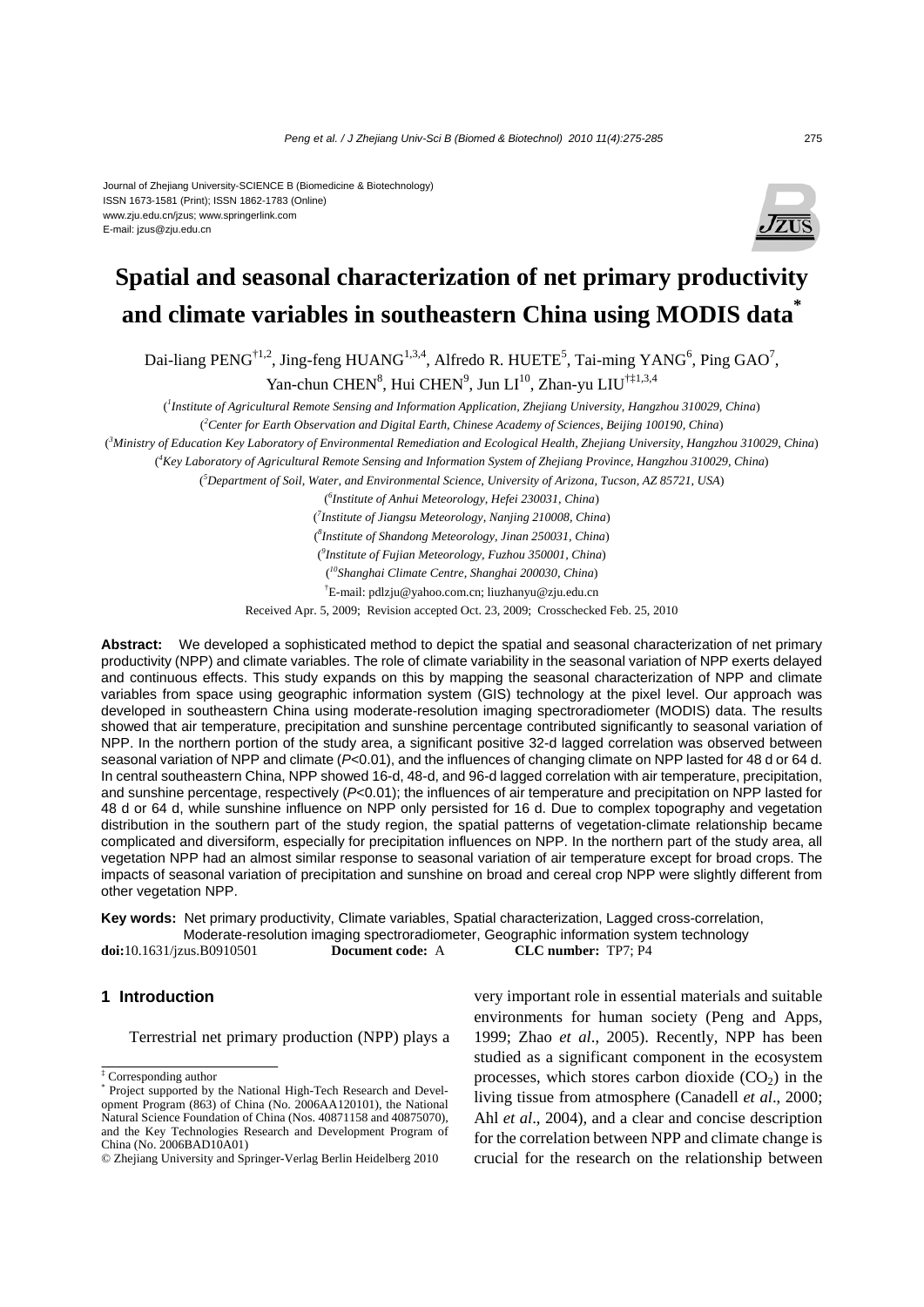global climate change and carbon cycling processes (Steele *et al*., 2005; Zhang *et al*., 2002).

NPP is controlled by many natural and anthropogenic factors, and climate plays a major role in NPP spatial and temporal variation (Field *et al*., 1995). Climate impact on NPP is not only related to climatic variables, but also to different temporal dimensions (Steele *et al*., 2005; Peng *et al*., 2008). NPP interannual fluctuations of different magnitudes exist because of global climate anomalies (Maisongrande *et al*., 1995; Kindermann *et al*., 1996; Malmström *et al*., 1997; Mohamed *et al*., 2004). In short time scales, climate variables such as air temperature, precipitation and sunshine hours directly affect the physiological processes, including stomatal conductance, plant photosynthesis and respiration (Field *et al*., 1995). Consequently, the study of the seasonal patterns of NPP and its relationship to climate variables is very important for strengthening the understanding of NPP-climate relationships. The impact of seasonal changes of climate on NPP was delayed and persisted for some time (Peng *et al*., 2008), yet the relative importance of climate factors and NPP is that they are the geographical variables (Running *et al*., 2004). Hence, it is necessary to study the spatial characterization of the relationship between seasonal variation of NPP and climate. The integration of remote sensing data and geographic information system (GIS) technology provides a potential approach to this study (Abdallah *et al*., 2005; López-Blanco and Villers-Ruiz, 1995; Wang *et al*., 2008).

The purpose of this work is to extend and adapt the lagged cross-correlation analysis method, to study the delayed and continuous effects of seasonal climate on NPP, and to map the spatial and seasonal characterization of NPP and climate variables using GIS technology. We developed our approach in southeastern China using moderate-resolution imaging spectroradiometer (MODIS) data.

## **2 Materials and methods**

# **2.1 Study area**

Southeastern China, located between 23°–38° N and  $114^{\circ}-123^{\circ}$  E (Fig. 1), was selected to study the spatial characterization of NPP and climate relationships. This region belongs to the monsoon climate area of a warm temperate zone. The total land area is

about  $605800 \text{ km}^2$ , of which  $54.55\%$  is crop land (including 41.95% cereal crops and 12.60% broad crops), 15.14% evergreen forests, 14.79% deciduous forests, 5.28% grass, 4.58% shrub, 2.16% water, and 3.23 % urban (Fig. 1).

# **2.2 Data**

MODIS 16-d composite data at 250 m spatial resolution (MOD13Q1) from 2001 to 2004 were collected from the Earth Observing System Data Gateway. Each composite MOD13Q1 pixel is temporally filtered to the closest nadir view angle, with the least cloud or cloud shadow, and the lowest aerosol loading (Huete *et al*., 2002; Sun *et al*., 2009). MODIS land cover product (500 m spatial resolution), which incorporates five different land cover classification schemes, was used to analyze the land cover distribution within the study area. Some vegetation types within the International Geosphere Biosphere Programme (IGBP) classification occupy a small region in southeastern China. Consequently, the fifth land cover scheme classification was used and subsequently reclassified as six vegetation types (cereal crops, broad crops, evergreen forests, deciduous forests, grass and shrub). Moreover, the area of each vegetation type had a very slight difference between 2001 and 2004. To study the impact of climate change on seasonal variation in NPP accurately, the highest quality MODIS data over a four-year period were selected using quality assurance information.

Daily average air temperature, total precipitation, average vapor pressure, sunshine percentage and average wind speed data from 2001 to 2004 were collected from 307 meteorological stations. For each climate variable, the values were calculated with the same temporal resolution as MODIS normalized difference vegetation index (NDVI). Longitude, latitude, elevation and the distance from the coast were selected as major factors relating to the spatial distribution of climate variables. Grid maps of each climate factor were obtained by trend surface analysis and residual interpolation method (Yu *et al*., 2004; Liu *et al*., 2004; Li, 2006; Peng *et al*., 2007b). Meteorological data from 227 stations were used for modeling, and data from the remaining stations were used for validation. Relative errors for each climate variable were less than 5% over 96% of southeastern China regions and less than 10% in the remaining study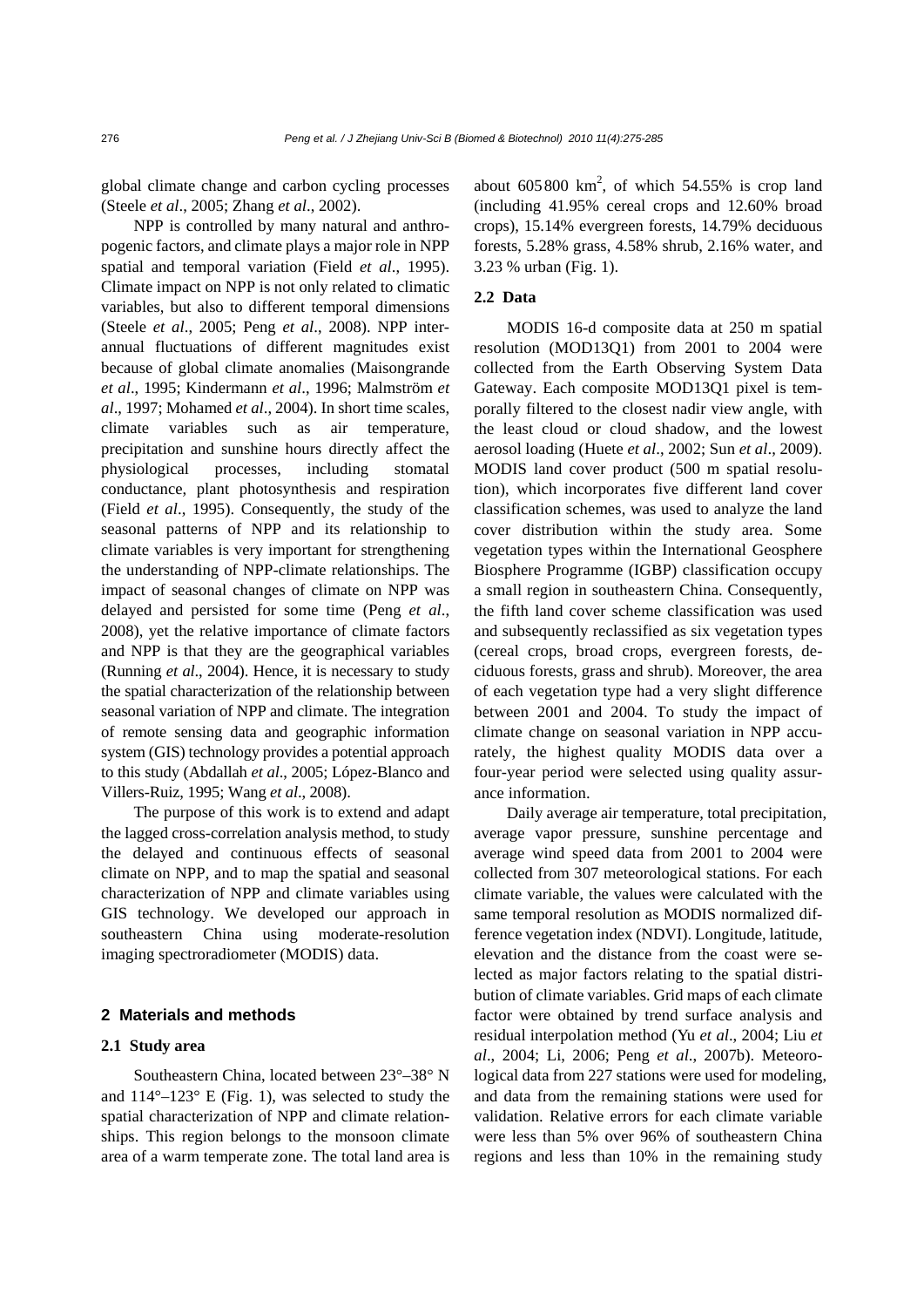areas. The absolute errors of air temperature, precipitation, sunshine percentage, vapor pressure and wind speed were 0.5 °C, 2.0 mm, 0.013, 0.4 hPa and 0.0006 m/s, respectively.

#### **2.3 NPP estimation**

There are three types of models generally used to calculate NPP, including statistical model, parametric model, and ecological process model (Ruimy *et al*., 1999), and the integration of parametric and process models, which is an effective method to combine remote sensing data with ecological/biophysical processes, has been used to estimate global and regional NPP (Bartelink *et al*., 1997; Peng *et al*., 2008). The algorithms are defined as follows:

$$
NPP = GPP - (R_m + R_g), \qquad (1)
$$

where GPP is gross primary productivity [g  $C/(m^2.16 d)$ ], and  $R_m$  and  $R_g$  are the maintenance and growth respiration by all living parts including fine roots and leaves  $[g C/(m^2.16 d)]$ , respectively.

$$
GPP = \varepsilon_{g} \times FPAR \times PAR \times f_{1}(T) \times f_{2}(\beta), \tag{2}
$$

where  $\varepsilon_g$  is the light use efficiency,  $\varepsilon_g$ =2.76 g C/MJ in this study; PAR is the photosynthetically active radiation  $[MJ/(m^2.16 d)]$ ; FPAR is the fraction of absorbed PAR and can be calculated by vegetation index (VI) and the maximum and minimum FPARs;  $f_1(T)$  and  $f_2(\beta)$  account for stresses induced by temperature and soil water availability, respectively (Field *et al*., 1995; Sun, 1998; Sun and Zhu, 2001; Turner *et al*., 2002; Zhao *et al*., 2005).

$$
FPAR = \frac{(VI - VI_{i,min}) \times (FPAR_{max} - FPAR_{min})}{VI_{i,max} - VI_{i,min}} + (3)
$$

$$
FPAR_{min} \quad (i = 1, 2, ..., 23),
$$

$$
VI = (1 + NDVI)/(1 - NDVI), \tag{4}
$$

where  $FPAR_{\text{max}}=0.950$  and  $FPAR_{\text{min}}=0.001$ . NDVI*i*,max and NDVI*j*,min for different vegetation types are shown in Table 1 (Sun, 1998).

 $PAR=0.47(C_{0i}+C_{1i}lat+C_{2i}H+C_{3i}e_d)\times(0.207+0.725S),$ (5)

where lat is latitude  $(°)$ , *H* is altitude (m),  $e_d$  and *S* are the 16-d average vapor pressure (hPa) and sunshine percentage, and  $C_{0i}$ ,  $C_{1i}$ ,  $C_{2i}$  and  $C_{3i}$  are the model parameter coefficients as shown in Table 2 (Hou *et al*., 1993).

Table 1  $NDVI_{i,max}$  and  $NDVI_{i,min}$  for different vege**tation types**

| Vegetation type   | $NDVI_{i,max}$ | $NDVI_{i,min}$ |
|-------------------|----------------|----------------|
| Evergreen forests | 0.721          | 0.039          |
| Deciduous forests | 0.689          | 0.039          |
| Grass             | 0.611          | 0.039          |
| Shrub             | 0.674          | 0.039          |
| Crops             | 0.674          | 0.039          |

Table 2  $C_{0i}$ ,  $C_{1i}$ ,  $C_{2i}$  and  $C_{3i}$  values

| i              | $\mathcal{C}_{0i}$ | $C_{1i}$   | $\mathcal{C}_{2i}$ | $C_{3i}$   |
|----------------|--------------------|------------|--------------------|------------|
| 1              | 23 120.600         | $-354.568$ | 0.427              | $-128.731$ |
| 2              | 23120.600          | $-354.568$ | 0.427              | $-128.731$ |
| 3              | 22379.700          | $-279.973$ | 0.405              | $-158.028$ |
| $\overline{4}$ | 22379.700          | $-279.973$ | 0.405              | $-158.028$ |
| 5              | 25758.200          | $-222.744$ | 0.513              | $-170.840$ |
| 6              | 25758.200          | $-222.744$ | 0.513              | $-170.840$ |
| 7              | 26004.200          | $-137.346$ | 0.469              | $-144.467$ |
| 8              | 26004.200          | $-137.346$ | 0.469              | $-144.467$ |
| 9              | 26802.200          | $-63.730$  | 0.472              | $-119.828$ |
| 10             | 26802.200          | $-63.730$  | 0.472              | $-119.828$ |
| 11             | 22802.100          | 25.106     | 0.705              | $-45.246$  |
| 12             | 22802.100          | 25.106     | 0.705              | $-45.246$  |
| 13             | 22379.100          | 26.478     | 0.876              | $-11.659$  |
| 14             | 22379.100          | 26.478     | 0.876              | $-11.659$  |
| 15             | 21569.300          | $-31.205$  | 1.037              | $-22.191$  |
| 16             | 21569.300          | $-31.205$  | 1.037              | $-22.191$  |
| 17             | 23208.500          | $-153.511$ | 0.710              | $-28.131$  |
| 18             | 23208.500          | $-153.511$ | 0.710              | $-28.131$  |
| 19             | 28193.400          | $-336.725$ | 0.250              | $-163.196$ |
| 20             | 28193.400          | $-336.725$ | 0.250              | $-163.196$ |
| 21             | 23275.500          | $-338.163$ | 0.370              | $-92.329$  |
| 22             | 23275.500          | $-338.163$ | 0.370              | $-92.329$  |
| 23             | 22878.700          | $-368.903$ | 0.380              | –109.287   |

$$
f_1(T)=1/[(1+e^{4.5-T})(1+e^{T-37.5})],
$$
 (6)

$$
f_2(\beta)=0.5+0.5\beta,
$$
 (7)  

$$
\beta-\min(W/(\beta 75W_{\tau})-1)
$$
 (8)

$$
W_{i} = \min\left(W_{i-1} + PT_{i} - \min\left(\frac{W_{i}}{0.75W_{\text{FC}}}, 1\right) \times ET_{\text{P}}, W_{\text{FC}}\right),\tag{9}
$$

where  $T$  and  $ET_p$  are the 16-d average air temperature (°C) and potential evapotranspiration (hPa), respectively;  $PT_i$  is the precipitation (mm) summed over a 16-d period and  $W_i$  is the soil water content (mm),  $i=1$ , 2, ..., 23;  $W_{\text{FC}}$  is the field water capacity (Table 3) (Sun, 1998).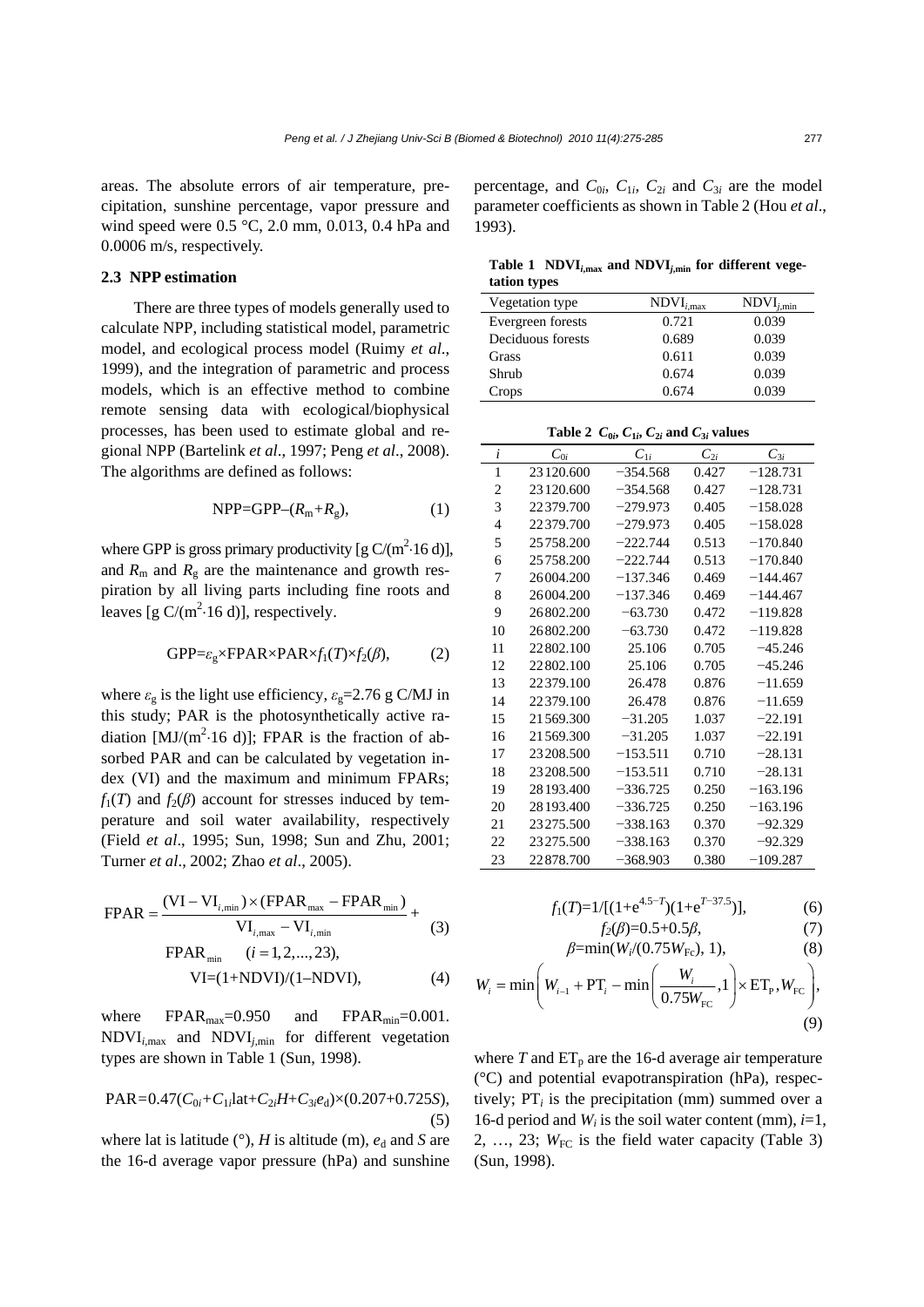| Soil texture     | Field water capacity |
|------------------|----------------------|
| Coarse sand soil | 0.170                |
| Fine sand soil   | 0.230                |
| Facet sand soil  | 0.260                |
| Sandy silt soil  | 0.360                |
| Silt soil        | 0.410                |
| Sandy loam soil  | 0.320                |
| Loam soil        | 0.400                |
| Sandy clay soil  | 0.300                |
| Silt clay soil   | 0.400                |
| Loam clay soil   | 0.420                |
| Clay soil        | 0.480                |

**Table 3 Field water capacity for different soil texture**

$$
ET_{p} = \frac{\Delta Q_{n} + \gamma E_{a}}{\Delta + \gamma}, \qquad (10)
$$

where *Δ* is the saturated vapor pressure curve slope,  $Q_{\text{n}}$ ,  $E_{\text{a}}$ , and  $\gamma$  are the radiation balance [J/(m<sup>2</sup>·16 d)], air dryness, and psychrometric constant, respectively.

$$
Q_n = 1.7 \text{PAR} - 5.6696 \times 10^{-8} (273 + T)^4 \times \tag{11}
$$

$$
(0.56 - 0.08\sqrt{e_d}) \times (0.1 + 0.9S),
$$

$$
E_a=0.26(1+0.0757U)\times(6.11\times10^{7.5T/(237.3+T)}-e_d),(12)
$$
  
\n
$$
\gamma=0.668\times10^{-H/[18400(1+T/273)]},
$$
\n(13)

where PAR can be calculated from Eq. (5), and *U* is wind speed (m/s).

$$
R_{\rm m} = (1 + \text{NDVI/NDVI}_{\rm max}) \times MR_{\rm m0} 2.0^{(T - 20)/10}, \quad (14)
$$
  

$$
R_{\rm g} = 0.25(\text{GPP} - R_{\rm m}), \quad (15)
$$

where *M* and  $R_{\text{m0}}$  are the dry matter weight (g C/m<sup>2</sup>) and coefficient of maintenance respiration as shown in Table 4 (Lieth, 1975; Foley, 1994; Hunt, 1994; Bonan, 1995).

**Table 4 Dry matter weight (***M***) and the fraction of maintenance respiration (***R***m0) for different vegetation types**

| Vegetation type   | $M$ (g C/m <sup>2</sup> ) | $R_{\rm m0}$ ((16 d) <sup>-1</sup> ) |
|-------------------|---------------------------|--------------------------------------|
| Evergreen forests | 20000                     | 0.003328                             |
| Deciduous forests | 17000                     | 0.003328                             |
| Grass             | 500                       | 0.003328                             |
| Shrub             | 4000                      | 0.012672                             |
| Crops             | 600                       | 0.033328                             |

# **2.4 Regression and lagged cross-correlation analysis**

We extracted NPP and three climate variables within areas of six vegetation types (cereal crops, broad crops, evergreen forests, deciduous forests, grass, and shrub). The correlation between NPP and air temperature, precipitation and sunshine percentage for each vegetation type was analyzed.

We adopted an assumption that if the correlation between the coefficient of variations (CV) of NPP and climate factors was significant, the seasonal fluctuation of NPP is attributed to these climate variability (Fang *et al*., 2001).

Lagged cross-correlation analysis incorporates both immediate physiological alterations and delayed biogeochemical adjustments of vegetation because of variable climates (Mohamed *et al*., 2004; Steele *et al*., 2005; Peng *et al*., 2007a). The response of NPP to climate change is not instantaneous and has important delayed and continuous effects. The method of time-lagged correlation analysis is defined as follows (Fik and Mulligan, 1998; Zhang *et al*., 2005; Peng *et al*., 2008):

$$
r_k(x, y) = S_k(x, y) / S_x S_{y+k}, \qquad (16)
$$

where  $S_k(x, y)$  is the sample covariance;  $S_x$ ,  $S_{y+k}$  are the standard deviations and they are calculated by the following equations:

$$
\begin{cases}\nS_k(x, y) = \frac{1}{n-k} \sum_{i=1}^{n-k} (x_i - \overline{x}_i)(y_{i+k} - \overline{y}_{i+k}), \\
S_x = \left[ \frac{1}{n-k} \sum_{i=1}^{n-k} (x_i - \overline{x}_i)^2 \right]^{1/2}, \\
S_{y+k} = \left[ \frac{1}{n-k} \sum_{i=1}^{n-k} (y_{i+k} - \overline{y}_{i+k})^2 \right]^{1/2}.\n\end{cases}
$$
\n(17)

## $\overline{x}_i$ ,  $\overline{y}_i$  are defined as follows:

$$
\begin{cases}\n\overline{x}_i = \frac{1}{n-k} \sum_{i=1}^{n-k} x_i, \\
\overline{y}_i = \frac{1}{n-k} \sum_{i=1}^{n-k} y_{i+k},\n\end{cases}
$$
\n(18)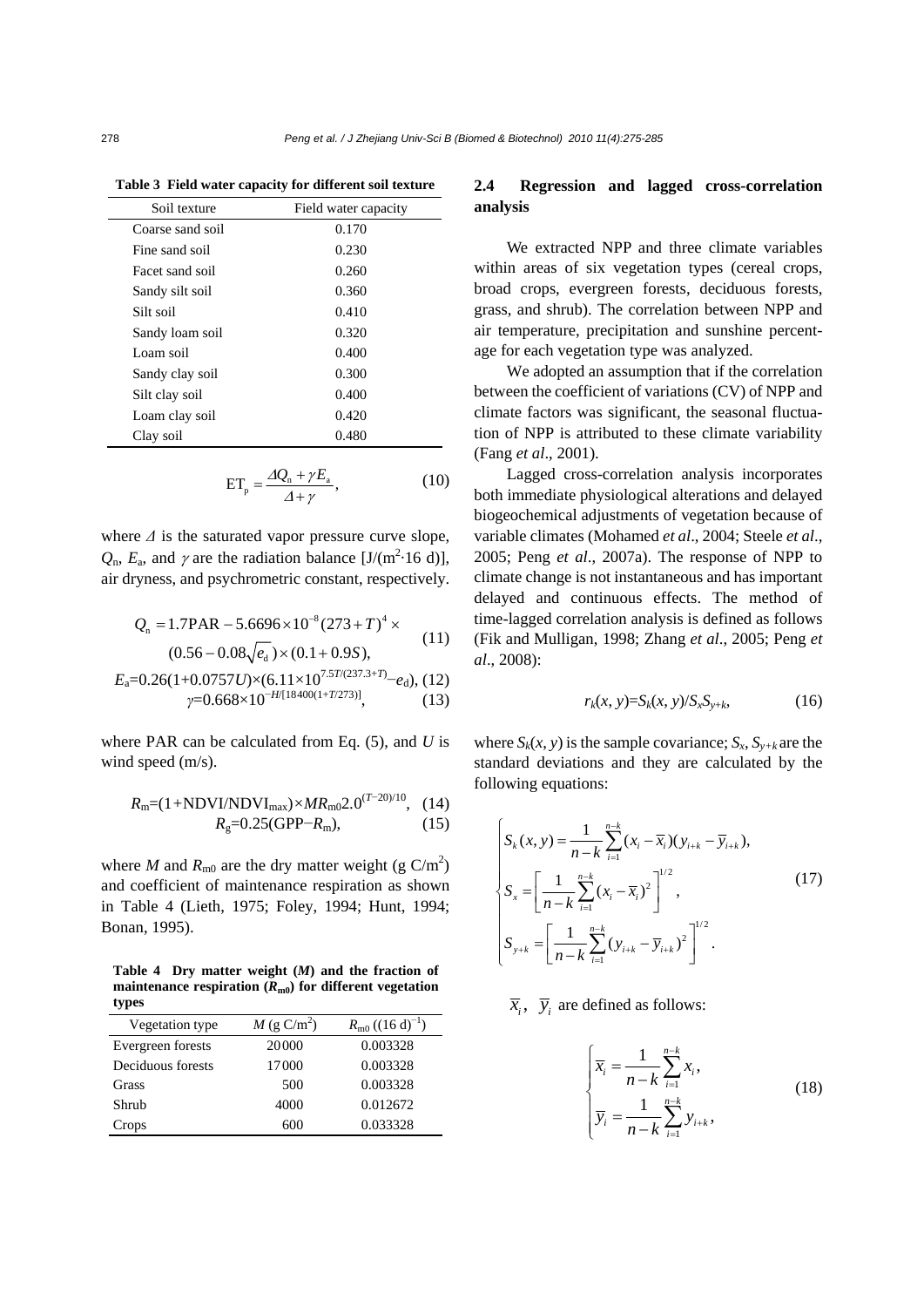where *n* is the degree of freedom  $(df)$  for  $x_i$  and  $y_i$ , *k*≤*n*/4; in this study, *n* equals 23, so *k* is 0, 1, 2, 3, 4, and 5. The critical values of the significant positive correlation coefficients (*P*<0.01) are 0.51, 0.52, 0.53, 0.54, 0.55 and 0.56 when *k* equals 0, 1, 2, 3, 4 and 5, respectively. If the value of the correlation coefficient  $(R_k)$  is greater than the corresponding critical value, and  $R_k$  is the maximal correlation coefficient at different time lags, then the time lag equals *k* times 16 d.

The impact of climate change on NPP may persist for a long time. In this paper, the duration of climate influence on NPP was calculated by the following method. If  $R_k$  and  $R_{k+1}$  are greater than the corresponding critical values of significant correlation coefficients (*P*<0.01), the duration length of climate influence is 16 d. If  $R_k$ ,  $R_{k+1}$  and  $R_{k+2}$  are greater than the critical values of significant correlation coefficients (*P*<0.01), indicating that the duration length of climate influence is 32 d, other duration lengths can be achieved by analogy with this method.

## **3 Results**

#### **3.1 NPP validation and their seasonal patterns**

NPP from previous work and measured values were used to assess the accuracy of estimating NPP using the above algorithms (Table 5). NPP values for evergreen and deciduous forests are similar to the results of other studies and measured values. Crops and shrub NPP values lie within the ranges of the Sun and Zhu (2000)'s study, and grass NPP values are close to MODIS NPP and measured values. In addition, the annual NPP values show a significant positive spatial correlation with MODIS NPP (*P*<0.01).

The seasonal patterns of NPP for each vegetation type are shown in Fig. 2. The minimum and maximum values of NPP appear in winter and summer, respectively. However, the maximum NPP values of winter wheat appear in spring because of paddy-rice and upland crop (e.g., winter wheat, rapeseed) rotation. Evergreen forests have the highest NPP value, followed by deciduous forests. Moreover, the NPP values of grass and shrub are lower than those of other vegetation because of the sparse distribution of grass and shrub within the study area.

# **3.2 Correlation between seasonal variation of NPP and climate variables**

The CVs of NPP exhibited significant positive correlations with the CVs of air temperature and precipitation (*P*<0.01), and a significant negative correlation with the CV of sunshine percentage  $(P<0.01)$ (Table 6). These data indicate that the seasonal fluctuation in NPP is attributed to air temperature, precipitation and sunshine percentage in southeastern China. Therefore, the relative variation in air temperature and precipitation determines the seasonal fluctuation of NPP, and sunshine percentage variability is inversely correlated to the variability of NPP. The negative and positive correlations with air temperature, precipitation and sunshine percentage reflect the impacts from increase and decrease of water loss on vegetation production (Mohamed *et al*., 2004).

# **3.3 Spatial characterization of delayed and continuous effects of seasonal climate variability on NPP**

## 3.3.1 Air temperature

Based on the results of lagged cross-correlation analysis, we calculated the area percentages of air temperature influences on NPP at different time lags and duration lengths (Tables 7–8). The spatial distribution of the time lags and duration lengths of air temperature influences on NPP is shown in Fig. 3. NPP for other vegetation types had a similar response to seasonal variation of air temperature, except for broad crops in the northern portion of the study area. There were only 1% of areas where NPP had no correlation with seasonal air temperature change. A significant positive 16-d lagged correlation between seasonal air temperature and NPP was observed in most portions of southern and middle southeastern China. 22% cereal crop, 30% broad crop, 11% evergreen and deciduous forests, and 16% shrub and grass NPP showed a significant positive 32-d lagged correlation with air temperature  $(P<0.01)$ . Most of the vegetation was distributed in Shandong and Jiangsu Provinces. In the northern Shandong Province, crop NPP had a significant positive 48-d lagged correlation with air temperature  $(P<0.01)$  (Table 7, Fig. 3a).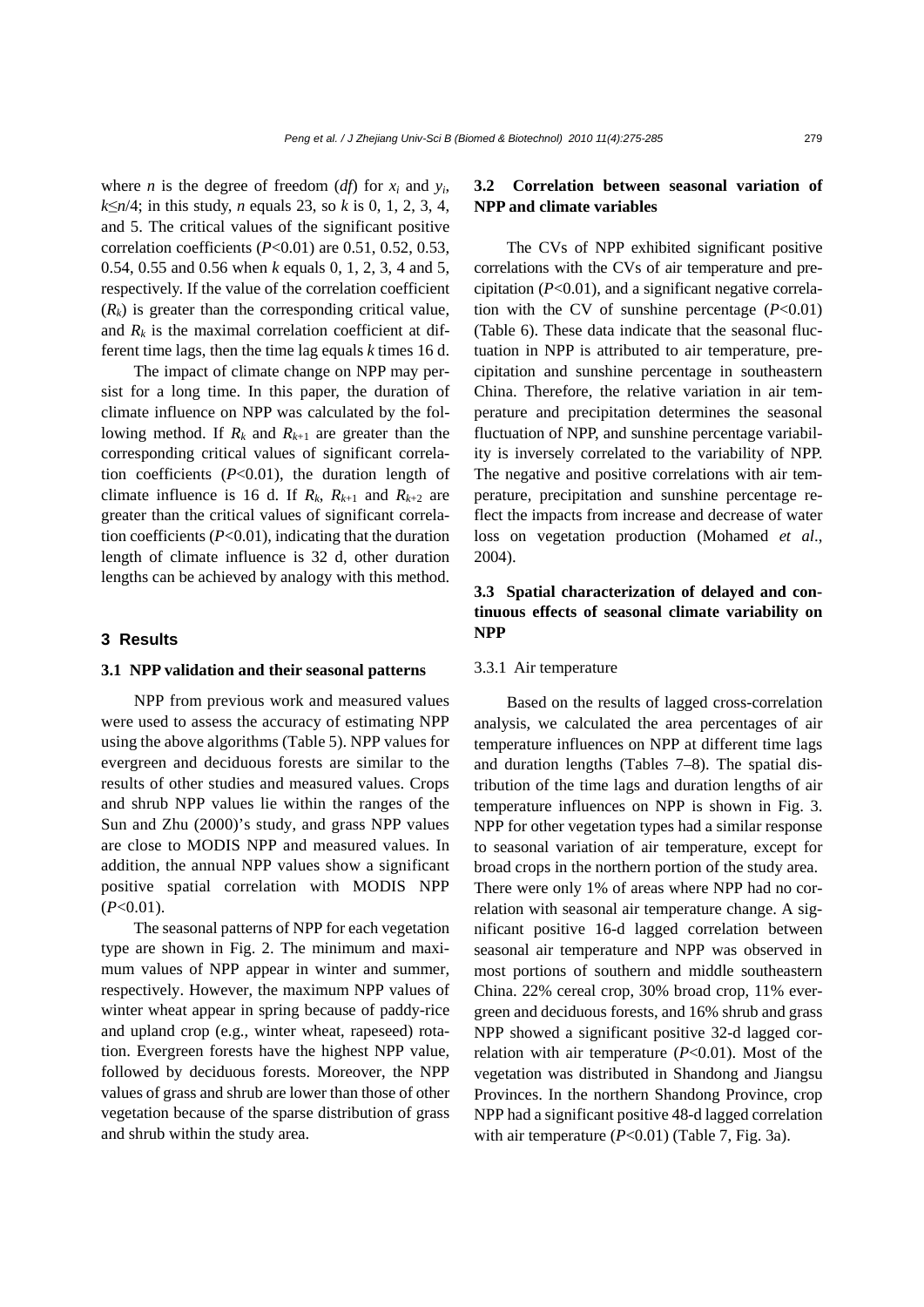|                   |            |                  | NPP [g $C/(m^2 \cdot a)$ ] |                          |                                                        |
|-------------------|------------|------------------|----------------------------|--------------------------|--------------------------------------------------------|
| Vegetation type   | This study | <b>MODIS NPP</b> | Sun and Zhu<br>(2000)      | Mohamed et al.<br>(2004) | Measured values (Liu et al.,<br>1993; Hu et al., 1990) |
| Evergreen forests | 1000.03    | 951.04           | 529.40-971.90              | 1019.00                  | 160.00-1340.00                                         |
| Deciduous forests | 791.96     | 751.31           | 419.86-459.70              | 711.00                   | 150.00–700.00                                          |
| Shrub             | 497.44     | 516.49           | 290.17-555.42              |                          |                                                        |
| Grass             | 259.18     | 248.30           | 116.03-191.41              | 352.00                   | 66.00 - 240.00                                         |
| Crops             | 356.33     | 241.11           | 313.31-396.36              | 426.00                   |                                                        |

**Table 5 Inter-comparison among several estimating NPP results** 

| Table 6 Correlation coefficients between the CVs of NPP and those of climate variables |  |  |  |  |  |  |  |  |  |
|----------------------------------------------------------------------------------------|--|--|--|--|--|--|--|--|--|
|----------------------------------------------------------------------------------------|--|--|--|--|--|--|--|--|--|

| Climatic factor     | Cereal crops     | Broad crops | Evergreen forests | Deciduous forests | Shrub                | Grass   |
|---------------------|------------------|-------------|-------------------|-------------------|----------------------|---------|
| Air temperature     | 0.79             | 0.87        |                   |                   | 0.73                 |         |
| Precipitation       | $0.63^{\degree}$ | 0.76        | 0.57              |                   | 0.54                 | 0.54    |
| Sunshine percentage | 0.66             | $-0.76$     | $-0.65$           | $-0.64^{\degree}$ | $-0.57$ <sup>*</sup> | $-0.61$ |
|                     |                  |             |                   |                   |                      |         |

\* Significance of the trends at *P*<0.01

#### **Table 7 Area percentage of air temperature influences on NPP at different time lags in southeastern China**

| Vegetation type   |      |       |                 | Area percentage (%) |      |      |      |
|-------------------|------|-------|-----------------|---------------------|------|------|------|
|                   | 0 d  | 16 d  | 32 <sub>d</sub> | 48 d                | 64 d | 80d  | 96 d |
| Cereal crops      | 0.00 | 74.64 | 21.77           | 3.00                | 0.13 | 0.08 | 0.39 |
| Broad crops       | 0.00 | 64.78 | 29.53           | 5.15                | 0.19 | 0.10 | 0.25 |
| Evergreen forests | 0.00 | 87.77 | 10.69           | 1.08                | 0.08 | 0.13 | 0.25 |
| Deciduous forests | 0.00 | 88.18 | 10.46           | 0.93                | 0.07 | 0.13 | 0.24 |
| Shrub             | 0.00 | 82.10 | 15.37           | 1.82                | 0.20 | 0.12 | 0.40 |
| Grass             | 0.00 | 81.03 | 16.35           | 1.90                | 0.20 | 0.13 | 0.39 |

**Table 8 Area percentage of air temperature influences on NPP with different duration lengths in southeastern China**

| Vegetation type   |                 |      |      | Area percentage $(\%)$ |       |      |      |
|-------------------|-----------------|------|------|------------------------|-------|------|------|
|                   | Non-correlation | 16 d | 32d  | 48 d                   | 64 d  | 80d  | 96 d |
| Cereal crops      | 1.30            | 0.64 | 4.76 | 32.63                  | 56.34 | 3.68 | 0.65 |
| Broad crops       | 0.85            | 0.70 | 5.56 | 23.33                  | 62.02 | 6.54 | 1.00 |
| Evergreen forests | 1.34            | 0.54 | 3.66 | 44.04                  | 49.16 | 1.16 | 0.11 |
| Deciduous forests | 1.30            | 0.44 | 3.55 | 43.93                  | 49.54 | 1.16 | 0.09 |
| Shrub             | 1.61            | 0.56 | 3.41 | 39.15                  | 52.82 | 1.99 | 0.45 |
| Grass             | 1.68            | 0.55 | 3.20 | 37.51                  | 54.45 | 2.06 | 0.55 |

In the coastal areas of Jiangsu, Zhejiang and Fujian Provinces, the influences of seasonal air temperature on NPP persisted for 48 d. However, the duration length of air temperature influences on NPP was 64 d over most of the study area, which was mainly distributed in Shandong, Anhui and Fujian Provinces, and included 63% of cereal crops, 56% of broad crops, 50% of evergreen and deciduous forests, and 53% of shrub and grass. In addition, the influences of seasonal air temperature on NPP lasted for 80 d in the northern portion of Shandong Province (Table 8, Fig. 3b).

#### 3.3.2 Precipitation

The statistical results of area percentages of precipitation influences on NPP at different time lags and duration lengths are shown in Tables 9 and 10. We mapped the spatial distribution of these results using GIS technology (Fig. 4). The significant influences of the seasonal precipitation change on crop NPP primarily occurred at 32-d or 48-d lag, and lasted for 48 d or 64 d. However, the NPP of all other vegetation types showed a significant correlation with precipitation at several different time lags. Moreover, the time lengths of precipitation influences had a dispersed distribution ranging from 16 d to 80 d.

In a few places in the western Anhui and Fujian Provinces, NPP had no correlation with precipitation. In the northern portion of the study area and the coastal areas of Zhejiang and Fujian Provinces, there was a significant positive 32-d lagged correlation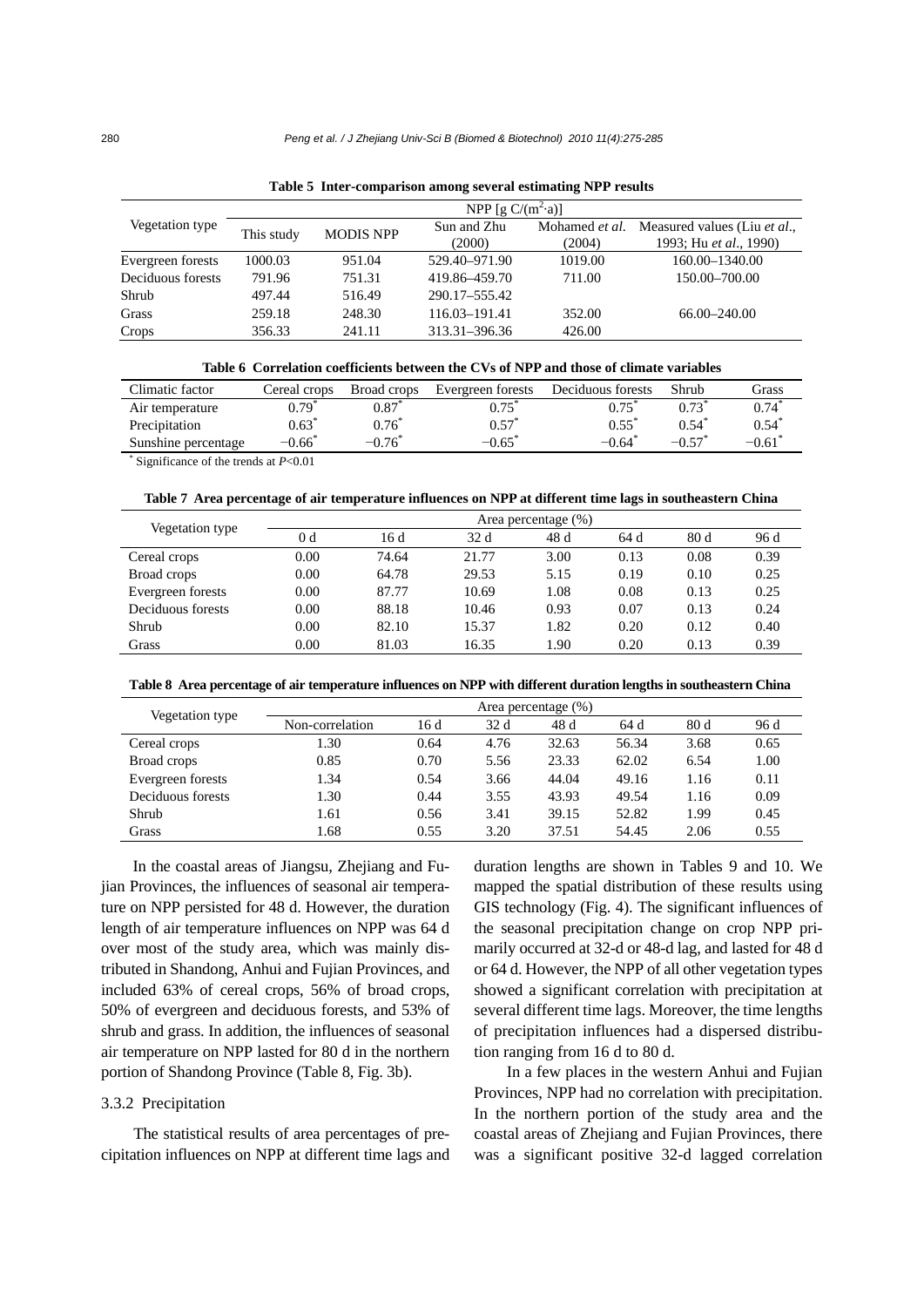between seasonal precipitation and NPP. Vegetation NPP showed a 48-d lagged correlation with precipitation in the middle portion of southeastern China, and a 64-d or 80-d lagged correlation in the western area of Fujian Province (Table 9, Fig. 4a).

The influences of precipitation persisted for 16 d or 32 d in some regions of the southern and central study area, and 48 d in Jiangsu and Shandong Provinces. In the northern portion of southeastern China, precipitation influences on NPP lasted for 64 d. However, some areas in the western Zhejiang and Fujian Provinces, precipitation influences on NPP lasted for up to 80 d (Table 10, Fig. 4b).

Precipitation infiltrates into the subsurface soil, and is absorbed by the roots of vegetation and subsequently stored by the vegetation canopy and stems, resulting in plants growth. These processes may contribute to the significant time lagged correlation and time lengths of precipitation influences on NPP.

# 3.3.3 Sunshine percentage

Sunshine percentage is calculated by the ratio of the actual measured sunshine hours to the maximum

possible sunshine hours (Jensen *et al*., 1990). Sunshine influences on NPP differed from air temperature and precipitation. There was no significant correlation between seasonal NPP and sunshine percentage in the northwestern part of the study area, and a significant negative correlation was observed in other areas (Table 12, Fig. 5). These phenomena may be attributed to excess sunshine which results in water evaporation and vegetation water stress in southeastern China.

The significant correlation between seasonal sunshine percentage and crop NPP was observed at 16-d, 32-d, 48-d, and 96-d lags. NPP for all non-crop vegetation showed a significant correlation with seasonal sunshine percentage change at 16-d or 96-d lag (Table 11).

From south to north, the time lags of sunshine influences on NPP were 16, 80, 90, 32 and 48 d, respectively (Table 11, Fig. 5a). These influences lasted for 16 d over most southern and central areas of southeastern China, and 32 d in some areas in Zhejiang and Jiangsu Provinces. However, the effects of sunshine persisted for up to 48 d or 32 d in the northeastern portion of Shandong Province (Table 12, Fig. 5b).

|                        |      |      |       | Area percentage (%) |       |       |      |
|------------------------|------|------|-------|---------------------|-------|-------|------|
| <b>Vegetation type</b> | 0 d  | 16 d | 32 d  | 48 d                | 64 d  | 80d   | 96 d |
| Cereal crops           | 0.00 | 3.33 | 53.92 | 31.09               | 5.66  | 4.95  | 1.06 |
| Broad crops            | 0.00 | 4.84 | 67.77 | 17.20               | 4.26  | 5.26  | 0.66 |
| Evergreen forests      | 0.00 | 1.67 | 33.75 | 33.47               | 15.60 | 13.73 | 1.77 |
| Deciduous forests      | 0.00 | 1.81 | 33.98 | 33.22               | 15.57 | 13.61 | 1.82 |
| Shrub                  | 0.00 | 3.02 | 39.84 | 32.51               | 12.01 | 11.07 | 1.55 |
| Grass                  | 0.00 | 3.00 | 42.11 | 32.36               | 10.69 | 10.38 | 1.47 |

**Table 9 Area percentage of precipitation influences on NPP at different time lags in southeastern China**

**Table 10 Area percentage of precipitation influences on NPP with different duration lengths in southeastern China** 

| Vegetation type   |                 |       |                 | Area percentage (%) |       |      |      |
|-------------------|-----------------|-------|-----------------|---------------------|-------|------|------|
|                   | Non-correlation | 16 d  | 32 <sub>d</sub> | 48 d                | 64 d  | 80d  | 96 d |
| Cereal crops      | 3.21            | 6.52  | 13.88           | 33.18               | 38.21 | 4.67 | 0.34 |
| Broad crops       | 2.69            | 7.73  | 11.40           | 32.80               | 42.12 | 3.11 | 0.15 |
| Evergreen forests | 7.51            | 14.00 | 20.98           | 19.93               | 27.48 | 9.77 | 0.31 |
| Deciduous forests | 8.03            | 14.18 | 20.89           | 19.89               | 26.87 | 9.80 | 0.34 |
| Shrub             | 6.34            | 12.48 | 18.61           | 24.01               | 30.31 | 7.88 | 0.37 |
| Grass             | 5.91            | 11.94 | 17.92           | 25.32               | 30.98 | 7.53 | 0.38 |

**Table 11 Area percentage of sunshine influences on NPP at different time lags in southeastern China**

| Vegetation type   |      |       |       | Area percentage (%) |      |       |       |
|-------------------|------|-------|-------|---------------------|------|-------|-------|
|                   | 0 d  | 16 d  | 32 d  | 48 d                | 64 d | 80d   | 96 d  |
| Cereal crops      | 0.00 | 26.91 | 14.80 | 16.58               | 0.49 | 8.07  | 33.15 |
| Broad crops       | 0.00 | 31.61 | 27.11 | 28.24               | 0.24 | 4.24  | 8.56  |
| Evergreen forests | 0.00 | 50.17 | 1.86  | 1.29                | 0.84 | 13.03 | 32.81 |
| Deciduous forests | 0.00 | 50.36 | 2.19  | 1.03                | 0.85 | 12.91 | 32.65 |
| Shrub             | 0.00 | 44.76 | 6.44  | 5.79                | 0.73 | 11.39 | 30.89 |
| Grass             | 0.00 | 43.10 | 7.77  | 6.93                | 0.59 | 10.85 | 30.75 |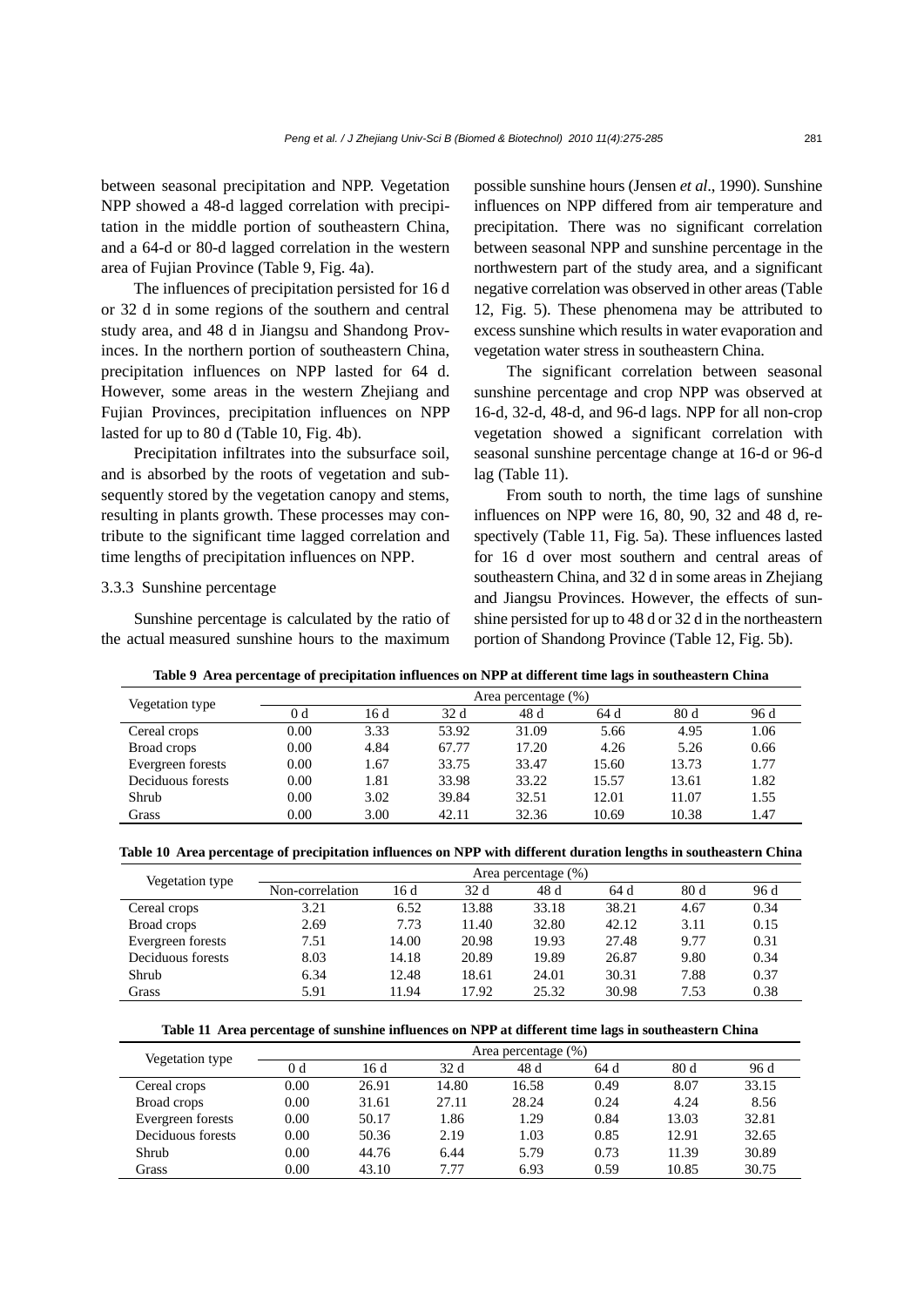| Vegetation type   | Area percentage (%) |       |       |       |      |      |      |
|-------------------|---------------------|-------|-------|-------|------|------|------|
|                   | Non-correlation     | 16 d  | 32 d  | 48 d  | 64 d | 80d  | 96 d |
| Cereal crops      | 43.10               | 36.78 | 11.54 | 8.00  | 0.56 | 0.01 | 0.00 |
| Broad crops       | 41.69               | 28.86 | 13.59 | 14.93 | 0.92 | 0.02 | 0.00 |
| Evergreen forests | 31.95               | 59.11 | 7.79  | 1.09  | 0.06 | 0.00 | 0.00 |
| Deciduous forests | 31.36               | 59.50 | 7.77  | 1.31  | 0.07 | 0.00 | 0.00 |
| Shrub             | 33.96               | 52.75 | 9.13  | 3.70  | 0.46 | 0.00 | 0.00 |
| Grass             | 34.76               | 50.82 | 9.51  | 4.36  | 0.55 | 0.00 | 0.00 |

**Table 12 Area percentage of sunshine influences on NPP with different duration in southeastern China** 



**Fig. 1 The study area location in China (a) and land cover distribution (b)**



**Fig. 4 Spatial distribution for time lags (a) and duration lengths (b) of precipitation influences on NPP**



**Fig. 2 Seasonal variation of NPP for different vegetation types**



**Fig. 3 Spatial distribution for time lags (a) and duration lengths (b) of air temperature influences on NPP**



**Fig. 5 Spatial distribution for time lags (a) and duration lengths (b) of sunshine percentage influences on NPP**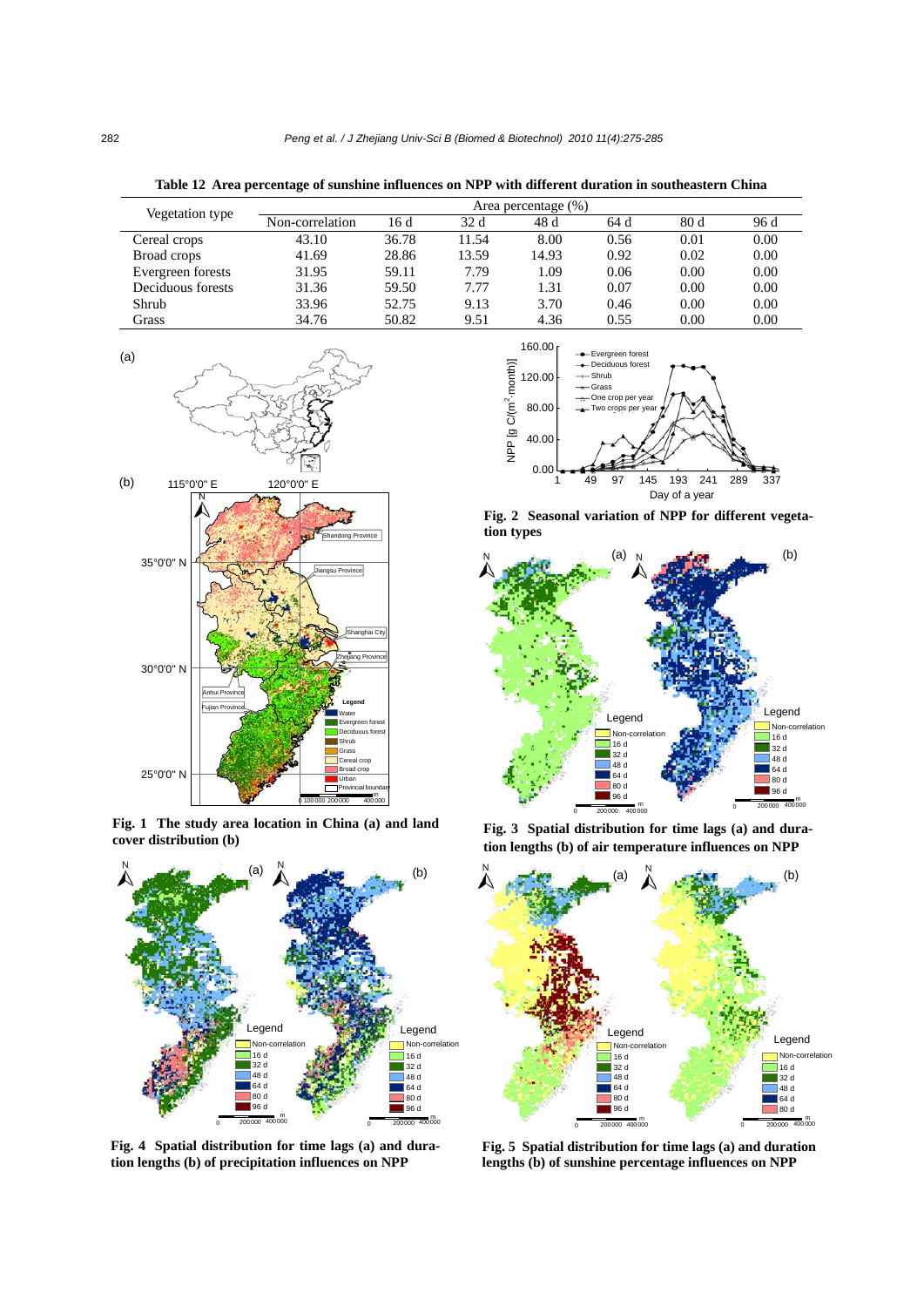# **4 Discussion**

Southeastern China was selected as the study area because of its large latitude span, high vegetation coverage (about 95%), and spatial variation of vegetation types and climate. However, shrub and grass are dispersed throughout the study region, especially in the forests. They occupy about 10% of the study area. Therefore, it is very difficult to capture the different responses of shrub and grass NPP to the seasonal climate change from forests. The spatial and seasonal patterns of NPP and vegetation-climate relationship at a continental and global scale remain to be studied. Due to some uncertainties in the input data, the global seasonal MODIS NPP product is still being researched (Zhao *et al*., 2005; Zhao and Running, 2006). In addition, the temporal resolution of MODIS data in this study is 16 d, indicating that the error ranges of the time lags and duration lengths of the climate influences on NPP are 0 to 16 d. However, based on the lagged cross-correlation analysis method and GIS technology, with the update of MODIS products, acceptable spatial and temporal resolution MODIS data (such as MODIS combined products) and seasonal MODIS NPP will be favorable to the further vegetation-climate relationship studies at a continental or global scale.

NPP is driven by solar radiation and can be constrained by temperature, precipitation and sunshine (Lieth, 1975). This study used lagged cross-correlation analysis to explore the relationship between seasonal NPP and climate change. The spatial patterns of the vegetation-climate relationship were analyzed using GIS technology. Compared with previous researches, this study expands in the following three areas.

Firstly, Mohamed *et al*. (2004) studied the role of climate variability in the inter-annual variation of NPP. Annual NPP is the summation of seasonal NPP, and the response of annual NPP to climate change is also the cumulative effect of seasonal climate change. In addition, NPP is the main cause of seasonal fluctuations in atmospheric  $CO<sub>2</sub>$  concentrations (Ciais *et al*., 1995; Keeling *et al*., 1996). For estimates of the global carbon balance, a large amount of uncertainty centers on the role of terrestrial ecosystems. NPP and its corresponding seasonal variations are key components in the terrestrial carbon cycle. NPP seasonal

fluctuations are vital to enhance our understanding of both the functioning of living ecosystems and subsequent feedback to the environment (Wolfgang, 1999).

Secondly, the continuous effect of climate variability on NPP was studied. The impact of climate on NPP is not instantaneous. However, it persists for a period of time (Fik and Mulligan, 1998). Under warm temperature, more vegetation growth causes more biomass input to the soil pool, and the associated precipitation causes high soil moisture, which facilitates the transformation of organic matter into readily available inorganic nutrients (mainly phosphorous and nitrogen) for the benefit of delayed plant growth (Neill *et al*., 1995; Tian *et al*., 1998). These processes may contribute to the delayed and continuous effects of climate on NPP.

Thirdly, the spatial patterns of the vegetationclimate relationship were mapped using GIS technology. As both NPP and climate have geographical variability (Running *et al*., 2004), the general descriptions are not sufficient to depict the vegetation-climate relationship, especially for a large study area.

## **5 Conclusion**

This paper explored the spatial and seasonal characterization of NPP and climate variables. The significant correlations between the CVs of NPP and those of air temperature, precipitation and sunshine percentage indicated that the seasonal variation of NPP was attributed to the seasonal climate variability. We found that the responses of seasonal NPP to climate change were not only related to different climate factors, but also to the spatial distribution of these variables and different vegetation types. NPP had a significant positive correlation with air temperature and precipitation in almost all area of southeastern China. No significant correlation between vegetation NPP and seasonal sunshine fluctuations was observed in one third of the study area, and a significant negative correlation occurred in the remaining regions. In addition, the delayed and continuous effects of seasonal climate change on crop NPP were slightly different from other vegetation NPP.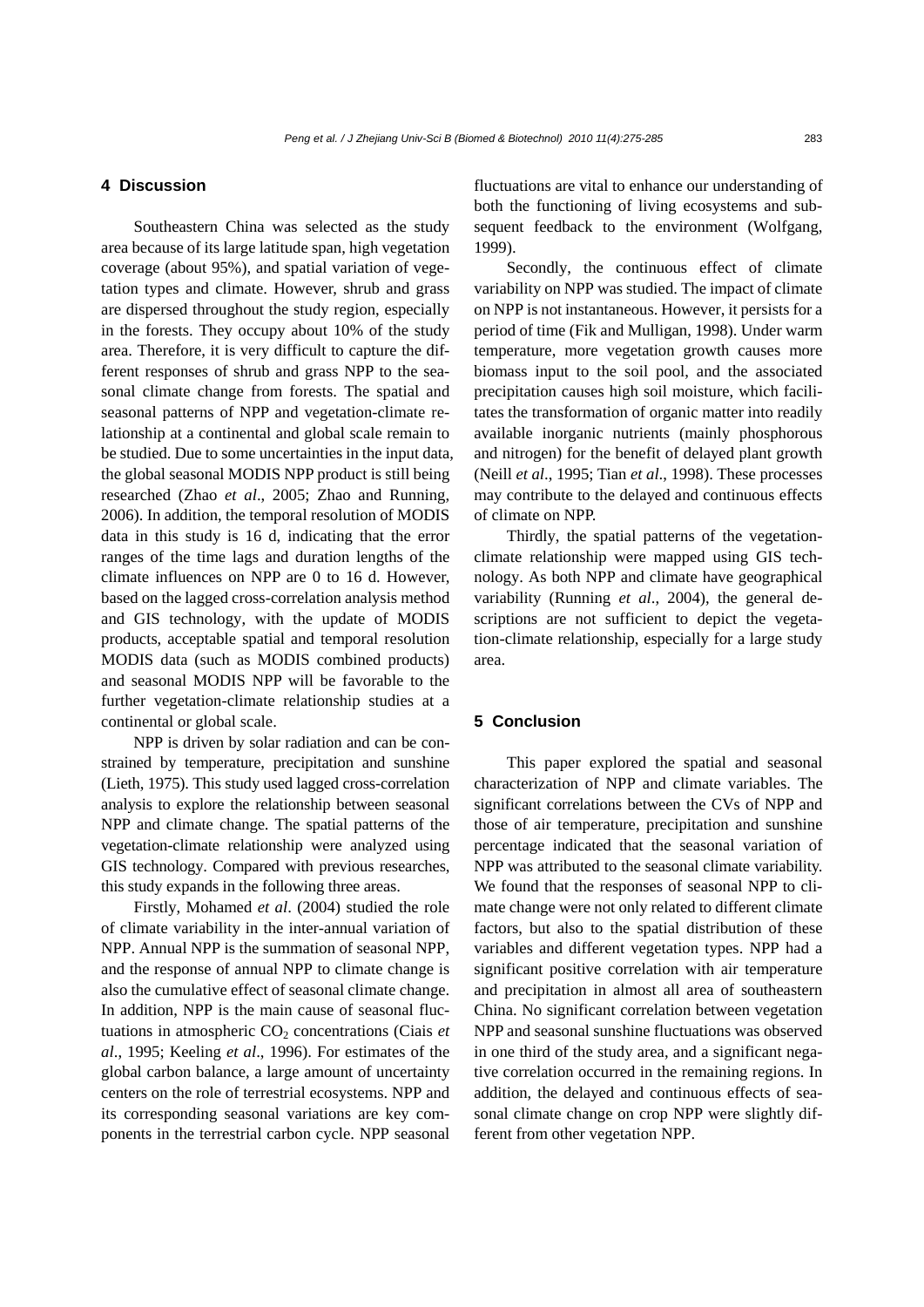## **6 Acknowledgement**

We acknowledge the data support from the local meteorological departments in southeastern China, National Bureau of Statistics of China and Land Processes Distributed Active Archive Center (LPDAAC).

#### **References**

- Abdallah, C., Chorowicz, J., Bou, K.R., Khawlie, M., 2005. Detecting major terrain parameters relating to mass movements' occurrence using GIS, remote sensing and statistical correlations, case study Lebanon. *Remote Sens. Environ.*, **99**(4):448-461. [doi:10.1016/j.rse.2005.09.014]
- Ahl, D.E., Gower, S.T., Mackay, D.S., Burrows, S.N., Norman, J.M., Diak, G.R., 2004. Heterogeneity of light use efficiency in a northern Wisconsin forest: implications for modeling net primary production with remote sensing. *Remote Sens. Environ.*, **93**(1-2):168-178. [doi:10.1016/ j.rse.2004.07.003]
- Bartelink, H.H., Kramer, K., Mohren, G.M.J., 1997. Applicability of the radiation-use efficiency concept for simulating growth of forest stands. *Agric. Forest Meteorol*., **88**(1-4):169-179. [doi:10.1016/S0168-1923(97)00041-5]
- Bonan, G.B., 1995. Land-atmosphere  $CO<sub>2</sub>$  exchange simulated by a land surface process model coupled to an atmospheric general circulation model. *J. Geophys. Res.*, **100**(D2):2817-2831. [doi:10.1029/94JD02961]
- Canadell, J.G., Mooney, H.A., Baldochi, D.D., Berry, J.A., Ehleringer, J.R., Field, C.B., Gower, S.T., Hollinger, D.Y., Hunt, J.E., Jackson, R.B., *et al*., 2000. Carbon metabolism of the terrestrial biosphere: a multi-technique approach for improved understanding. *Ecosystems*, **3**(2): 115-130. [doi:10.1007/s100210000014]
- Ciais, P., White, J.W.C., Trolier, M., Francey, R.J., Berry, J.A., Randall, D.R., Sellers, P.J., Collatz, J.G., Schimel, D.S., Tans, P.P., 1995. Partitioning of ocean and land uptake of  $CO<sub>2</sub>$  as inferred by delta-C-13 measurements from the NOAA climate monitoring and diagnostics laboratory global air sampling network. *J. Geophys. Res.*, **100**(D3): 5051-5070. [doi:10.1029/94JD02847]
- Fang, J., Piao, S., Tang, Z., Peng, C., Ji, W., 2001. Interannual variability in net primary production and precipitation. *Science*, **293**(5536):1723a. [doi:10.1126/science.293. 5536.1723a]
- Field, C.B., Randerson, J.T., Malmström, C.M., 1995. Global net primary production: combining ecology and remote sensing. *Remote Sens. Environ.*, **51**(1):74-88. [doi:10. 1016/0034-4257(94)00066-V]
- Fik, T.J., Mulligan, G.F., 1998. Functional form and spatial interaction models. *Environ. Plan*. *A*, **30**(8):1497-1507. [doi:10.1068/a301497]
- Foley, J.A., 1994. Net primary productivity in the terrestrial biosphere: the application of a global model*. J. Geophys. Res.*, **99**(D10):20773-20783. [doi:10.1029/94JD01832]
- Hou, G.L., Li, J.Y., Zhang, Y.G., 1993. China Agro-meteorology Resources. China Remin University Press, Beijing, China (in Chinese).
- Hu, Z.Z., Sun, J.X., Zhang, Y.S., 1990. Preliminary studies on calorific value and nutrient composition in Tianzhu alpine *Polygonum viviparum* meadow. *Acta Phytoecologica et Geobotanica Sinica*, **14**(2):185-190.
- Huete, A.R., Didan, K., Miura, T., Rodriguez, X., Gao, X., Ferreira, L.G., 2002. Overview of the radiometric and biophysical performance of the MODIS vegetation indices. *Remote Sens. Environ.*, **83**(1-2):195-213. [doi:10. 1016/S0034-4257(02)00096-2]
- Hunt, E.R., 1994. Relationship between woody biomass and PAR conversion efficiency for estimating net primary production from NDVI. *Int. J. Remote Sens.*, **15**(8): 1725-1730. [doi:10.1080/01431169408954203]
- Jensen, M.E., Burman, R.D., Allen, R.G., 1990. Evapotranspiration and Irrigation Water Requirements. ASCE Manuals and Reports on Engineering Practice No. 70. American Society of Civil Engineers, New York, USA, p.112-131.
- Keeling, C.D., Chin, J.F.S., Whorf, T.P., 1996. Increased activity of northern vegetation inferred from atmospheric CO2 measurements. *Nature*, **382**(6587):146-148. [doi:10. 1038/382146a0]
- Kindermann, J., Wurth, G., Kohlmaier, G.H., Badeck, F.W., 1996. Interannual variation of carbon exchange fluxes in terrestrial ecosystems. *Global Biogeochem. Cy.*, **10**(4): 737-755. [doi:10.1029/96GB02349]
- Li, J., 2006. Study on the Spatial Distribution of Climatic Variables Based on GIS Technology and Its Application in Calculating Net Primary Productivity in China. PhD Thesis, Zhejiang University, Hangzhou, China (in Chinese).
- Lieth, H., 1975. Modeling the Primary Productivity of the World. *In*: Lieth, H., Whittaker, R.H. (Eds.), Primary Productivity of the Biosphere. Springer, New York, USA, p.237-263.
- Liu, S.R., Xu, D.Y., Wang, B., 1993. Impacts of climate change on productivity of forests in China 1: geographic distribution of actual productivity of forest in China. *Forest Res.*, **6**(6):634-642 (in Chinese).
- Liu, X.A., Yu, G.C., Fan, L.S., Li, Z.Q., He, H.L., G, X.B., Ren, C.Y., 2004. Study on spatialization technology of terrestrial eco-information in China (III): temperature and precipitation. *J. Nat. Resourc.*, **19**(6):818-825 (in Chinese).
- López-Blanco, J., Villers-Ruiz, L., 1995. Delineating boundaries of environmental units for land management using a geomorphological approach and GIS: a study in Baja California, Mexico. *Remote Sens. Environ.*, **53**(2):109- 117. [doi:10.1016/0034-4257(95)00044-2]
- Maisongrande, P., Ruimy, A., Dedieu, G., Saugier, B., 1995. Monitoring seasonal and interannual variations of gross primary productivity using a diagnostic model and remote-sensed data. *Tellus B*, **47**(1-2):178-190. [doi:10. 1034/j.1600-0889.47.issue1.15.x]
- Malmström, C.M., Thompson, M.V., Juday, G.P., Los, S.O., Randerson, J.T., Field, C.B., 1997. Interannual variation